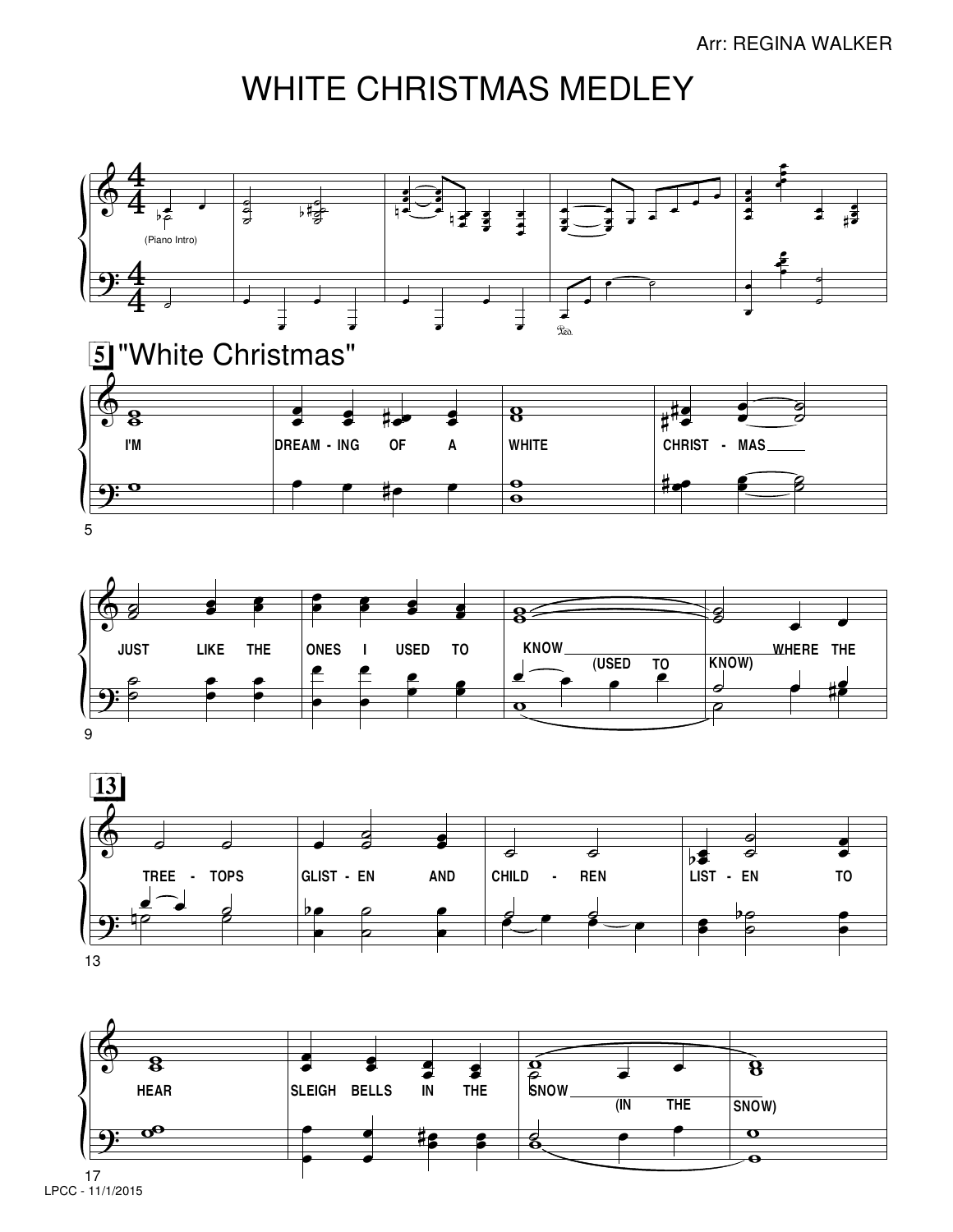







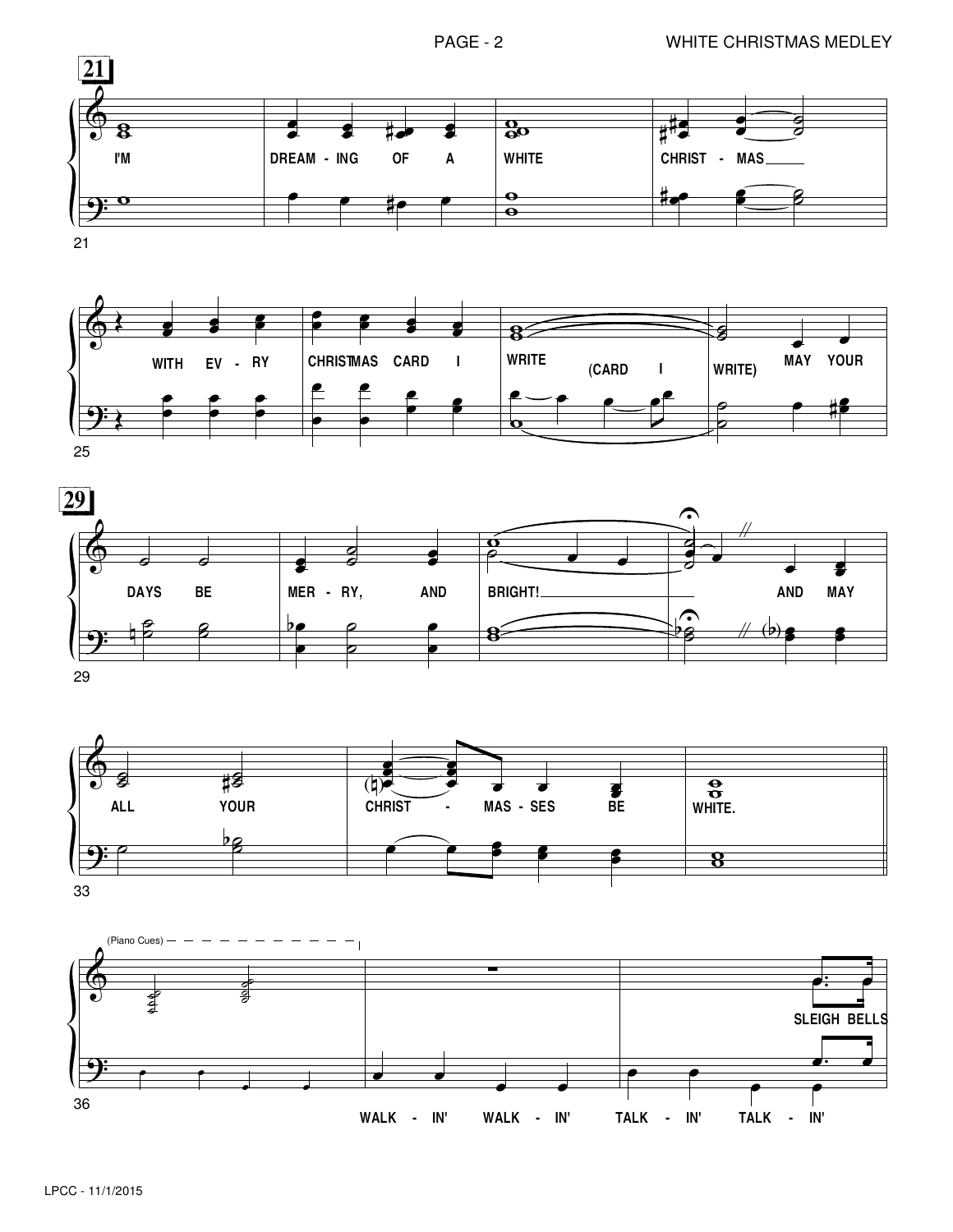



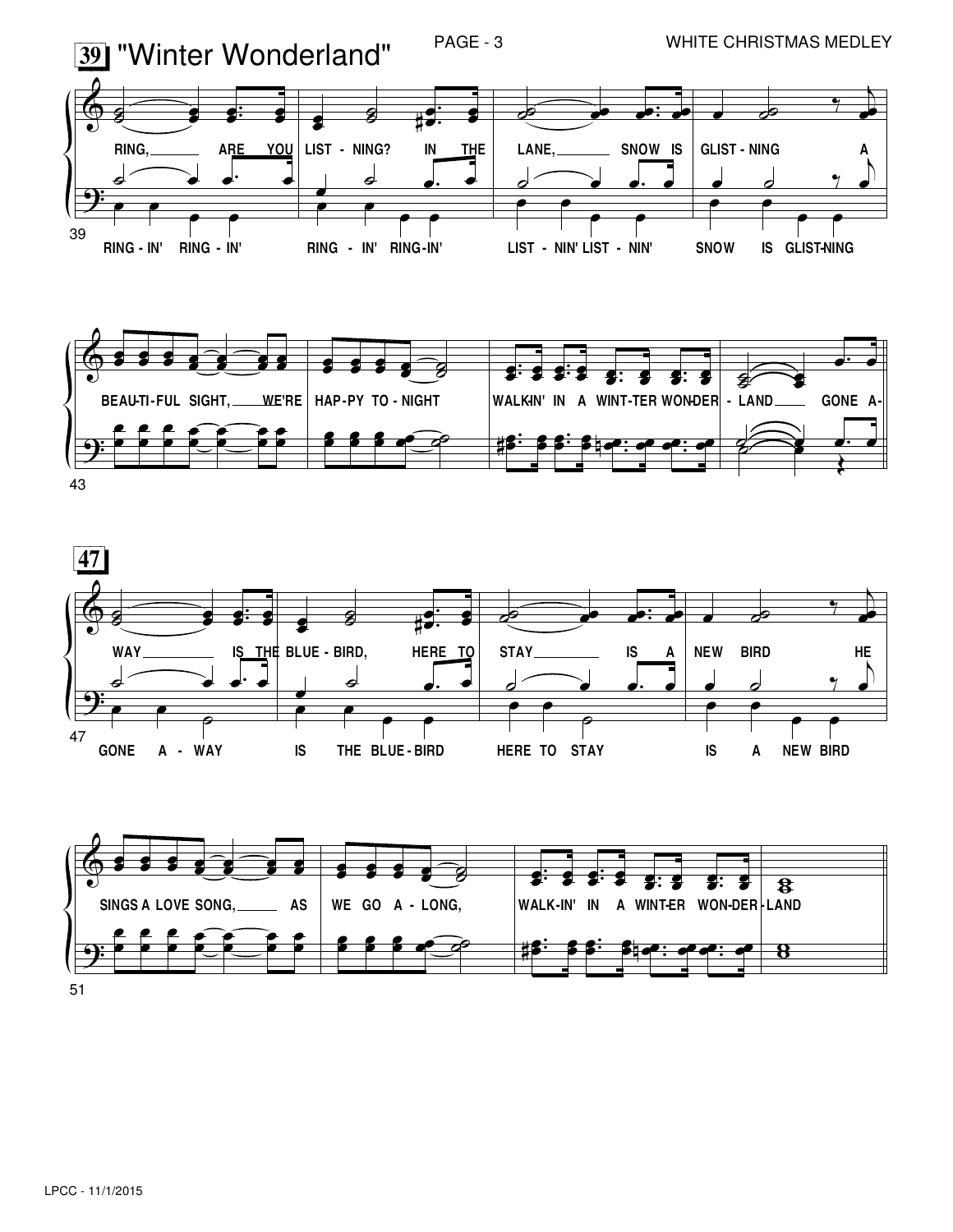









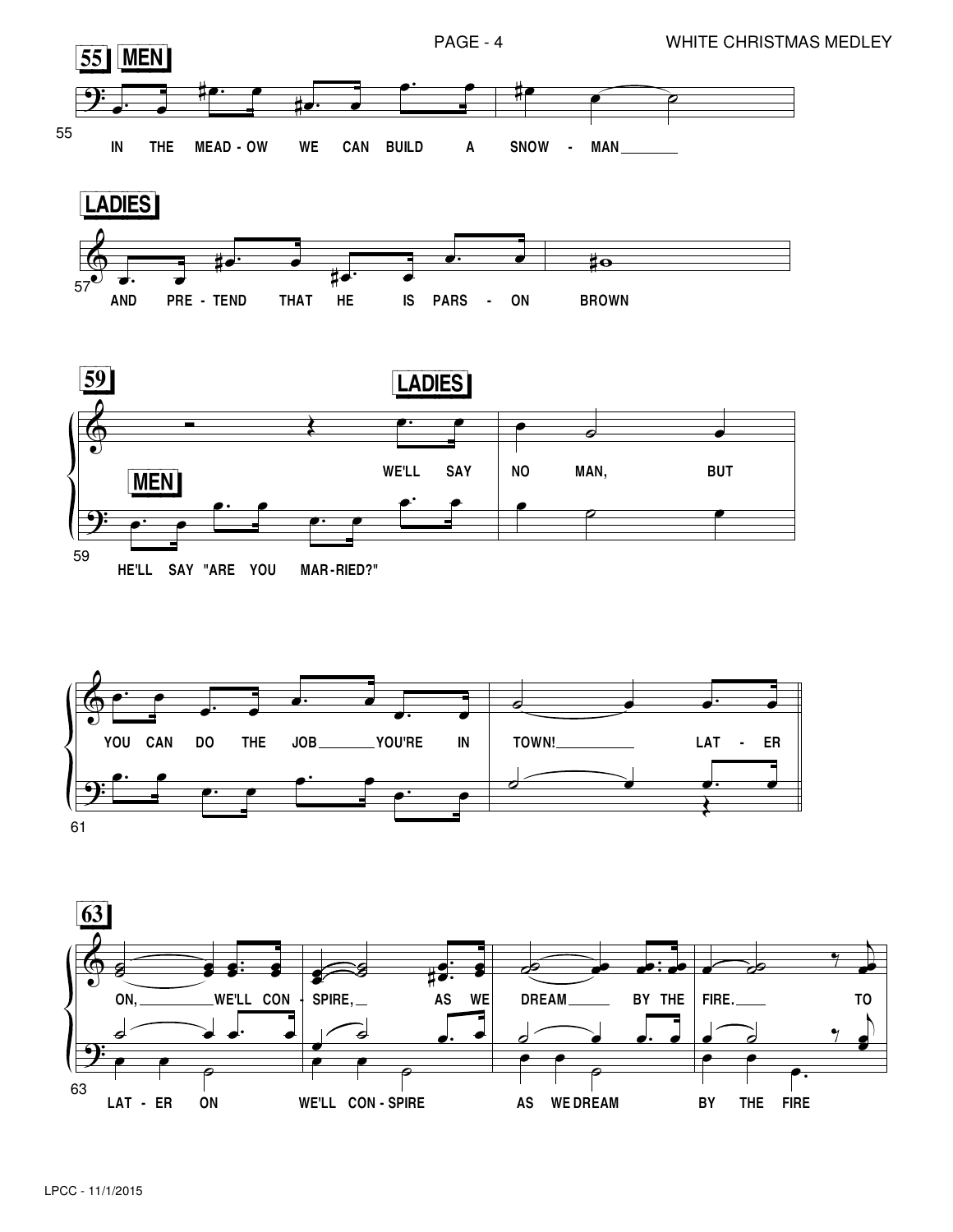

LPCC - 11/1/2015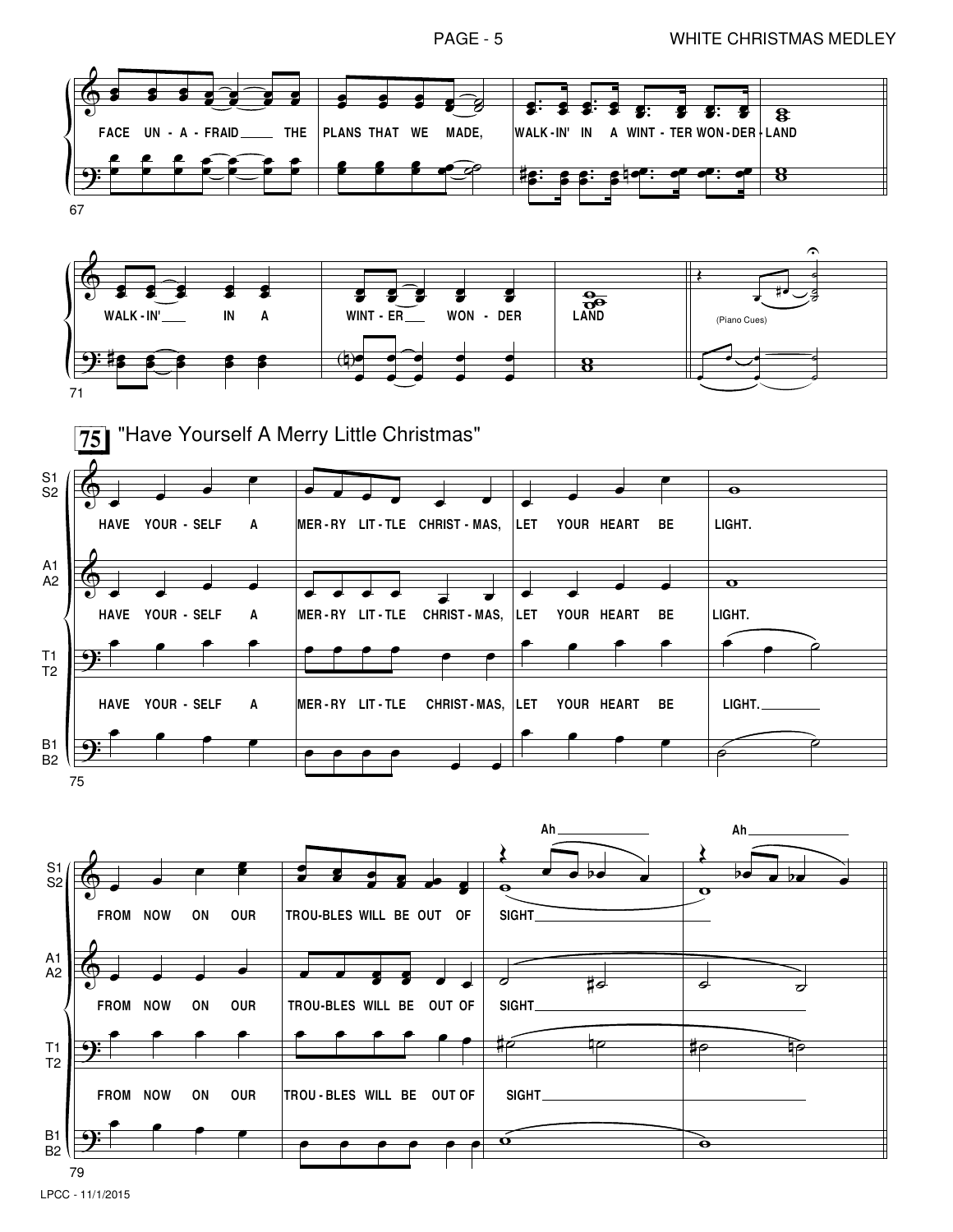





LPCC<sup>91</sup>1/1/2015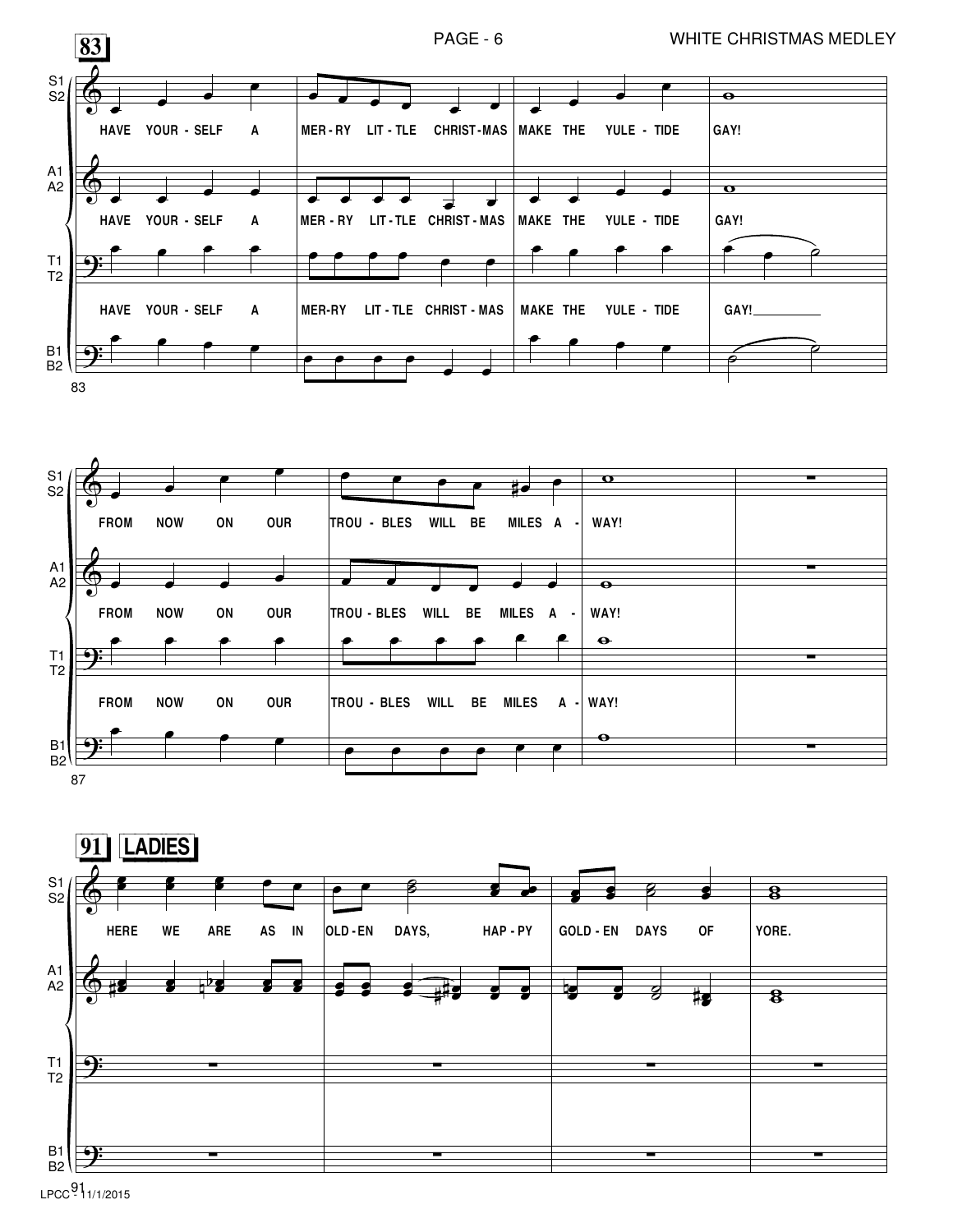

LPCC - 11/1/2015